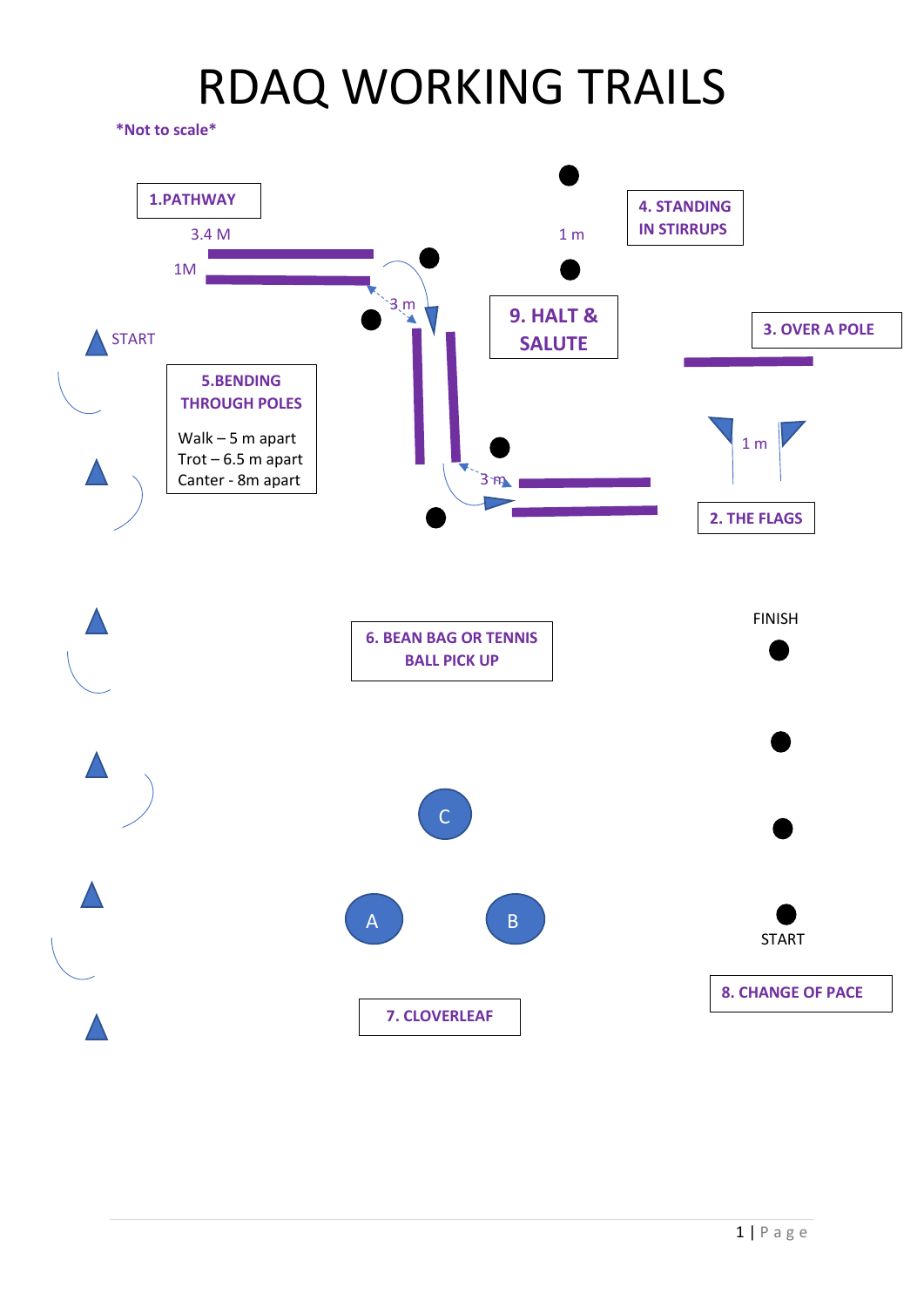RDA QUEENSLAND TRAIL COURSE

#### **SECTIONS**

Walk assisted. Not lead. Option 1 – assistant at lead, shoulder or beside rider Option 2 – as above but with one or two side walkers Walk and trot Walk, trot and canter

### **TRAIL COURSE**

**Pathway** – steering at walk or trot between poles and cones

Equipment – 6 poles, 4 cones or markers Set up – see diagram. Parallel poles 1 m apart Video – from the side Performance – upright rider position smooth and accurate turns staying within poles and cones

**The Flags**– at the halt. Picking up flag from container on one side and putting it in the other container. Rider chooses left to right or right to left.

Equipment – 2 containers for flag. One flag on stick. Set up – containers one metre apart or adjusted to suit width of horse. Video – from the front. Make sure view is not obstructed by assistants. Performance – accuracy of halt may cross mid-line or change hands

keeping rein control during task

**Over a Pole** – riding over a pole at walk, trot, or canter

Equipment – one pole  $3m - 4$  m feet long Set up – make sure the pole is not going to roll. Video – from the side Performance – straight approach, over the pole and departure rider in jumping position over the pole

**Standing in Stirrups** – at halt for 5 – 10 seconds, or walk or trot for 10 seconds

Equipment – none Video – from the side – make sure assistants are not between camera and the rider Performance – balance and maintaining position lower leg in correct position hands staying in correct position marks will be deducted for holding the mane for balance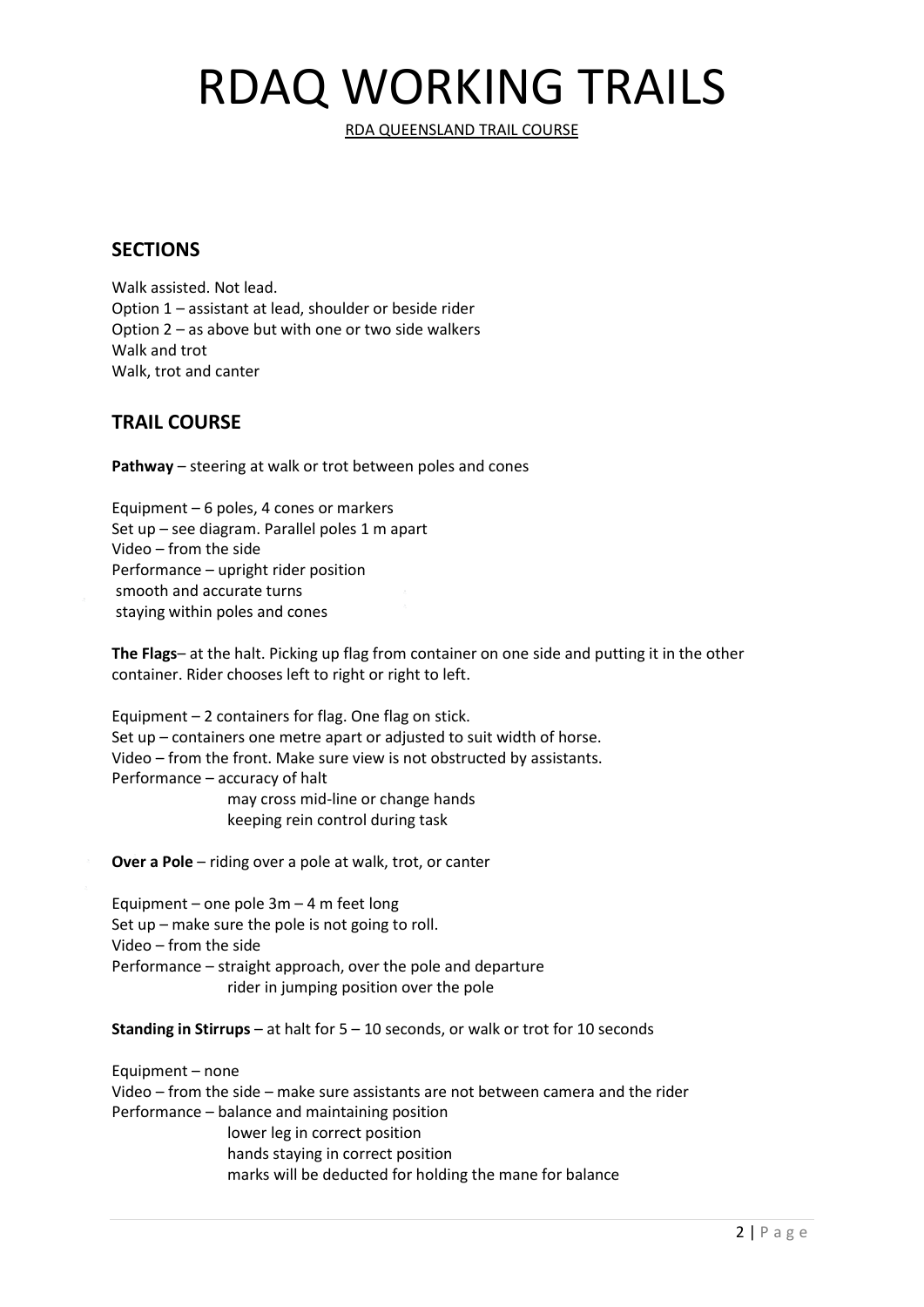**Bending through Poles** – bending between 6 poles, turning, and returning bending between poles

Equipment – 6 bending poles or cones Set up – for walk poles are 5m apart. 6.5 m apart for trot and 8 m for canter Video – from one side Performance – consistent pace horse should follow its nose looking left and right between poles rider maintaining balance

**Bean bag or tennis ball pick up** – ride to barrel at walk, trot or canter. Pick up ball from top of barrel at halt, walk or trot. Ride to bucket at walk, trot or canter and place or throw bean bag or ball in bucket at halt, walk, trot or canter.

Equipment – one bean bag or tennis ball. 2 barrels as used for clover leaf obstacle, one bucket Set up – same as for clover leaf obstacle

Video – from the side but without assistants between rider and camera at the barrels Performance – control of horse

> accuracy and smoothness of transitions accuracy placing or throwing object into bucket

**Clover Leaf** – 3 barrels clover leaf triangular course run starting to left or right at walk, trot or canter

Equipment – 3 barrels and start and finish markers

Set up – see diagram. Depending on available space, two barrels (a and b) at base of triangle 15 – 25 m apart. Third barrel (c) at top of triangle 20 – 30 metres from a and b. start and finish markers 10 m from a and b barrels. The start and finish markers are 4 m apart.

Video – level with starting markers

Activity – see diagram for left or right tracks

Performance – accuracy of turns, balance of the rider, active paces